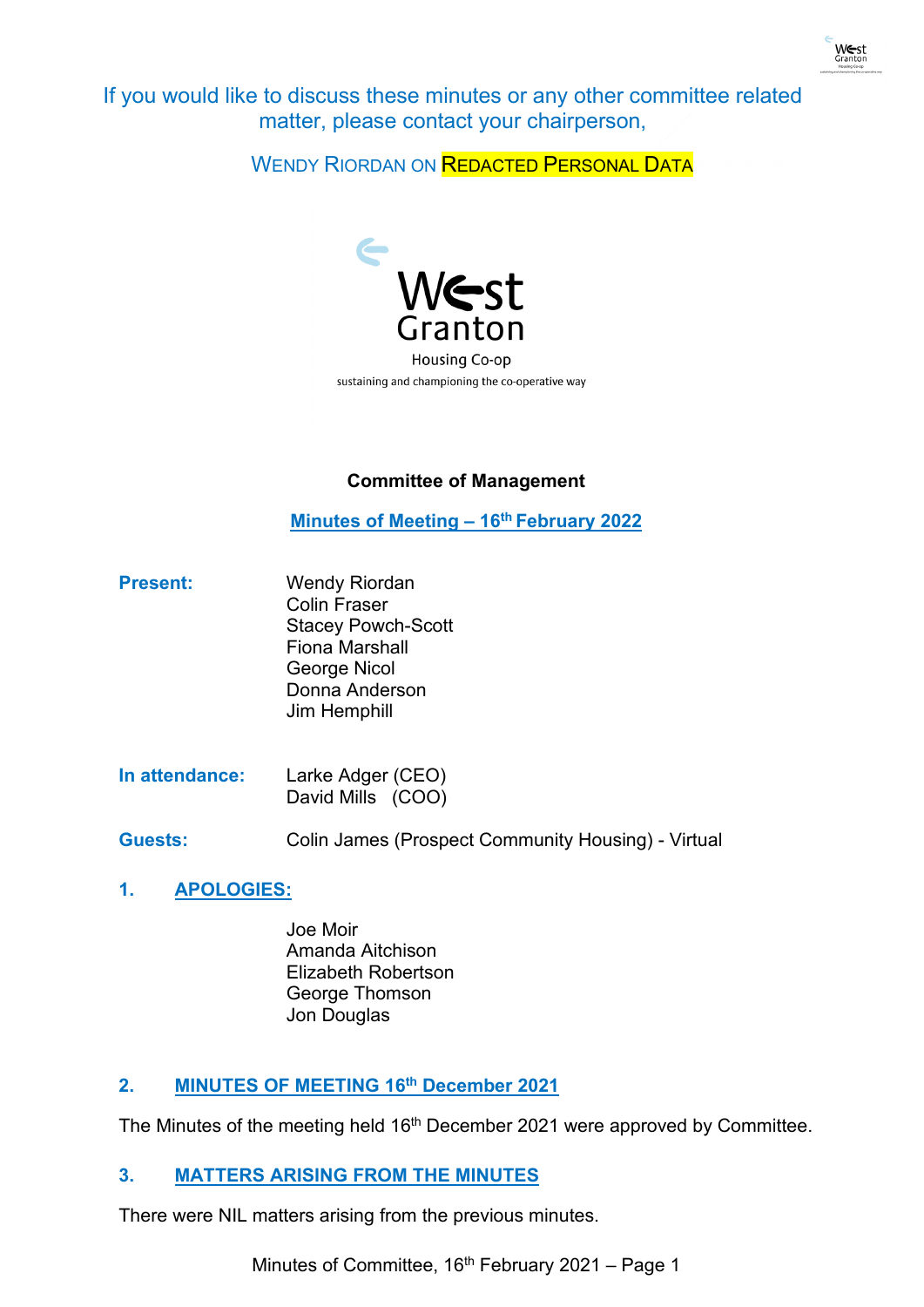# **4. DECLARATIONS OF INTEREST**

There were NIL declarations of Interest.

## **5. FINANCE & COMPANY ADMINISTRATION**

### 5\* Special Report

Committee were advised and updated with regard to training attended by a committee member. As a result of the positive outcome, committee unanimously agreed to welcome back a committee member previously on a leave of absence. This in accordance with a previous SHR notifiable event: 22303.

#### 5a. Cash in the Bank

All cash balances across the 5 x WGHC bank accounts were presented and a summary total provided, which stood at £1.77million. There was a decrease of £18k from the figure reported to Committee in December.

It was tabled that an invoice in the sum of £12k was to be deducted from the declared value due to a payment made in regard to the kitchen replacement programme being undertaken.

- **Committee noted the report.**
- 5b. Presentation of 3rd Quarterly Management Accounts (appendix 1)

## **The meeting was joined at 18.45 by Colin James from Prospect Community Housing (WGHC's financial agent)**

Colin delivered a comprehensive report outlining the financial standing and position of WGHC. Cash balances remain healthy at £1.7million. Interest cover ratio remains strong at 681%, compared to the 110% required by WGHC's lender, Nationwide Building Society. Overall, WGHC's financial performance and position remains strong.

- **Committee noted the report.**
- **Committee Thanked Colin for presenting and giving his time**

### **Colin James from Prospect Community housing left the meeting at 18.55**

### 5c. Rent Increase 2022-23

At the December 2021 meeting, Committee approved two proposed rent increases of 3.5% and 4% to go out for tenant consultation.

372 consultation forms were sent out. 62 were returned. This is a return rate of 16.6%. This is the highest return WGHC have had in recent years.

The results are as follows:

- In favour of 3.5% rent increase = **24** tenants
- In favour of a 4% rent increase = **38** tenants
- **Committee approved the CEO's decision, following tenant consultation to set the rental increase for the period 2022-23 at 4%.**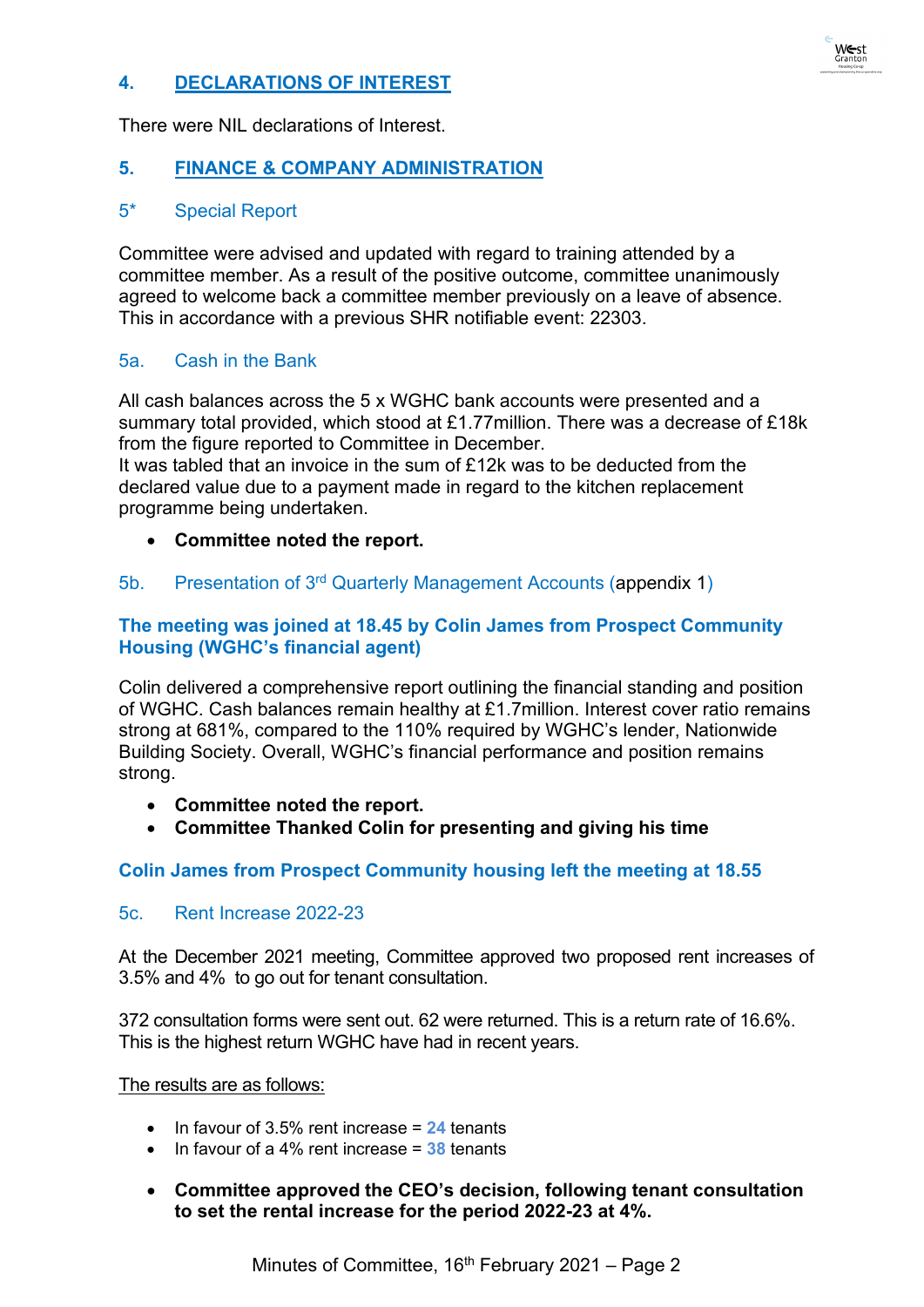### 5d. Opening Business Instant Access Account - NBS

The CEO sought approval from Committee to open a Business Instant Access Account with Nationwide Building Society; and to deposit £600k into this account for the purpose of keeping this critical minimum amount of cash liquidity available but separate from WGHC's other operational bank accounts.

- **Committee authorised the CEO to open a new Nationwide Building Society Business Instant Access Savings Account**
- **Committee approved that the joint signatories are required on the mandate for this account and that these signatories should be that of the Chief Executive Officer (Larke Adger) and Chief Operating Officer (David Mills)**
- **Committee authorise the CEO to transfer £600k out of the Santander 95 day notice account and transfer into the new Nationwide Buildings Society Business Instant Access Savings Account. The due date will be 07 June 2022.**
- **Committee approved the transfer of remaining balance of £21,164 from the Bank of Scotland 32 day notice account into the RBS Interest Bearing deposit account; and subsequently close down the Bank of Scotland account**
- **Committee requested 2 additional signatories on the account (Wendy Riordan and Colin Fraser) with the proviso that 2 out of the 4 authorise any/all payments**

## 5e. Permission to seek new signed mandates for WGHC Bank Accounts

Following the recent resignation of 2 Committee members, names need to be removed from all bank mandates as WGHC authorised signatories.

- **Committee approved the immediate removal of former committee members from any WGHC bank accounts where they are mandated signatories**
- **Committee nominated Wendy Riordan and Colin Fraser to replace the former members**

# **6. GOVERNANCE**

### 6a. Notifiable Events

Committee were updated on the current Notifiable Events currently still "open" with the Scottish Housing Regulator. Of the three previously reported, only one remains open and this is due to be closed by SHR in mid-to-late March 2022.

• **Committee noted the report**

# 6b. Committee Governance Draft Action Plan (Appendix 2)

Committee discussed areas for review and amendment; approve the amendments to be written into the final draft for the March Committee. Thereafter submit the Action Plan to the Scottish Housing Regulator.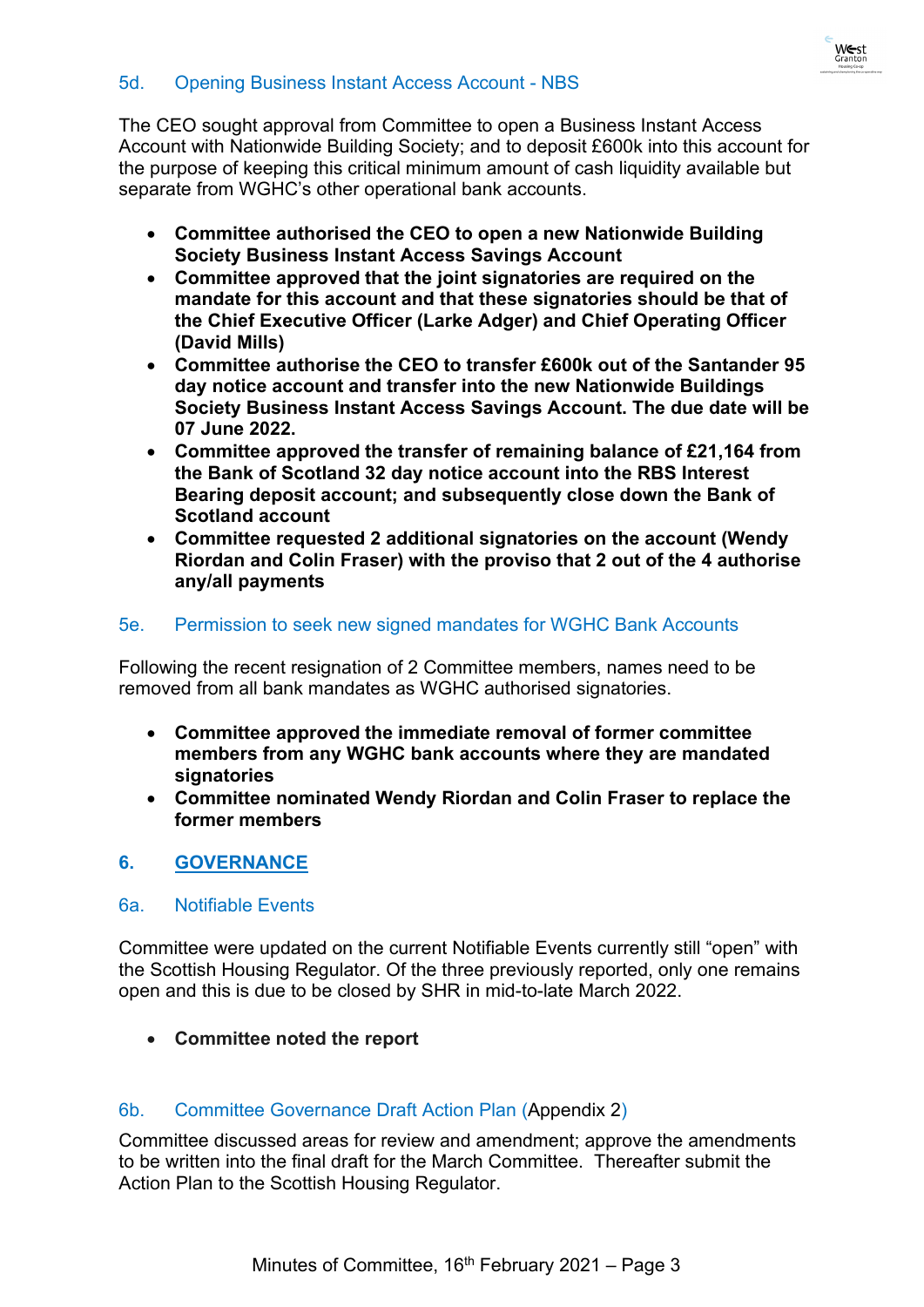

- **Committee recommended the plan for final approval before being sent to the Scottish Housing Regulator**
- **Committee members considered and agreed WGHC formally removing the role of Treasurer and replacing this with the role of a 2nd Vice Chair. A job description is to be written as part of the Action Plan outcome.**
- **Committee unanimously and collectively approved the draft action plan**

# 6c. Committee Audit Skills Report and Training Plan

To share the results of the Audit Skills Assessment and for Committee to collectively agree on training priorities; consider residential training workshop weekend. Committee are asked to use the report to decide what should be included in their training plan for 2022-23. This also ties in with the Action Plan which will be submitted to the Scottish Housing Regulator following Committee approval in March.

- **Committee members considered the results of the Audit Skills report and collectively agreed on training priorities.**
- **Committee agreed to attend a 1 night residential training weekend. The date chosen (from 5 options) was set at Friday 22nd / Saturday 23rd April 2022.**

## 6d. Governance & Compliance Report

Committee were provided with an overview of Governance & Compliance within WGHC including assurance with regard to policy, procedures, statutory returns etc. The COO confirmed that WGHC have not received any SARs during the past month and that no known data breaches had occurred. A Freedom of Information had been submitted by a researcher acting on behalf of the Unite Union. A staff member had, inadvertently, deleted this. A secondary request was received and a response provided by the COO. This will have an impact on the next quarterly return to OSIC.

• **Committee noted the report.**

### 6e. Staffing

9 staff positions were discussed with explanations as to training progress, competence levels etc. The role of Housing Manager was discussed at length by Committee. The CEO give indicative plans in regard to this.

- **Committee members noted the report and staff updates**
- **Committee have requested a 'meet the staff' presentation for the March committee meeting**

### 6f. 3 Year extension to Wylie & Bisset Contract (Internal Auditors)

The CEO presented their request and quotation to an extension of the contract to the internal auditor, Wylie & Bisset. The CEO wanted this decision to be referred to Committee because it is a requirement under the SHR Regulatory Framework that every RSL has an internal audit function. So, from a governance perspective the CEO wanted the Committee to collectively consider and make this decision.

Committee were asked to convene an Audit Sub-Committee of 4 members, to ensure that, in ordinary circumstances, quorum can be achieved (3 members)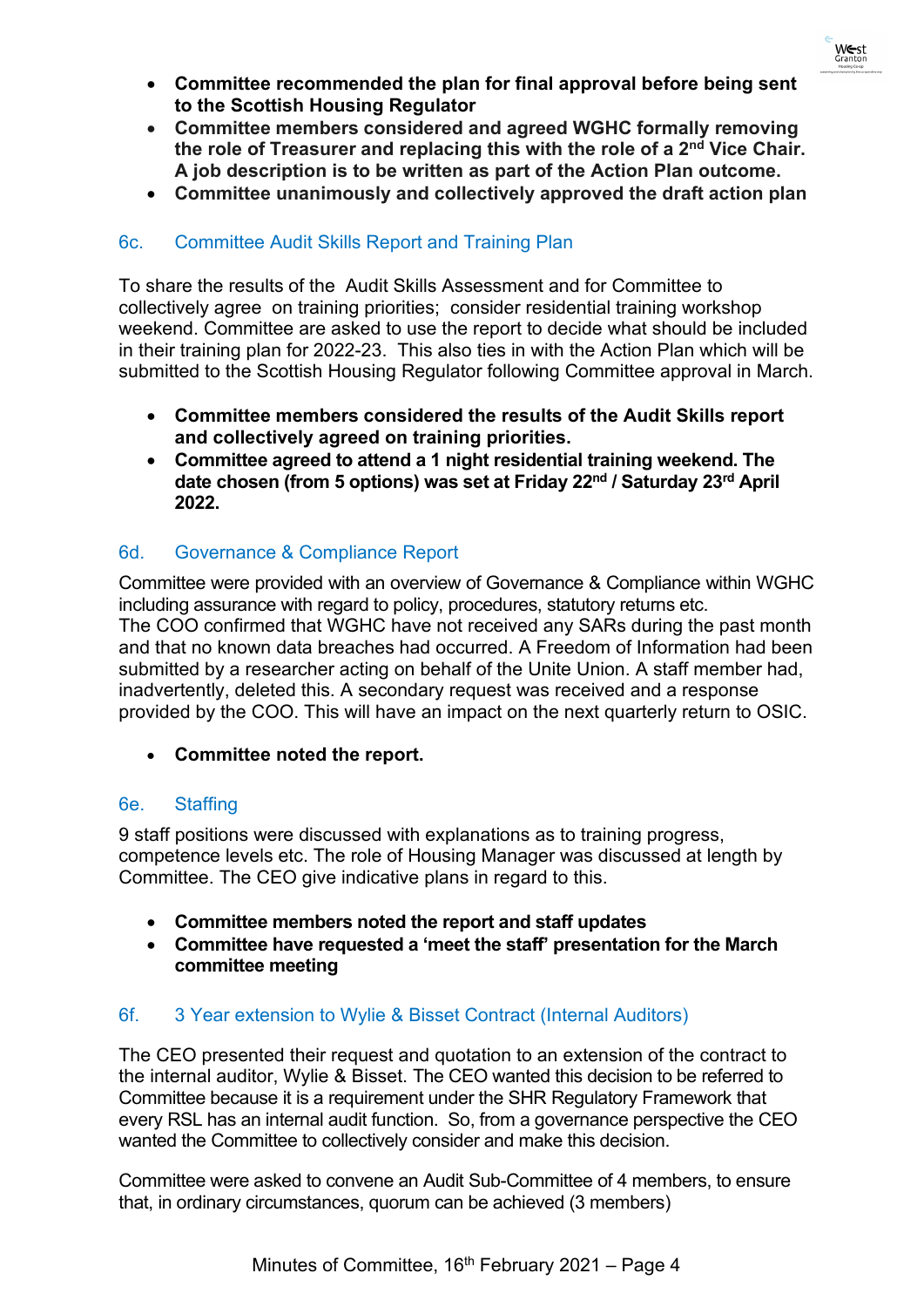

- **Committee approved the 3 year extension to the Wylie & Bisset contract function as WGHC internal auditors.**
- **Committee agreed an Audit Sub-committee be formed comprised of: Wendy Riordan, Colin Fraser, Fiona Marshall and Jim Hemphill.**

### 6g. MENCO

The CEO presented to Committee the quotes for the renewal contracts for the landscaping maintenance and grass cutting services. WGHC Financial Regulations allow for negotiating a price with a contractor rather than tendering in certain circumstances. This is particularly suitable for term contracts such as landscape maintenance which are renewed on an annual basis. WGHC have found that with these types of contracts, the quality and continuity of service to tenants is just as important as price.

- **Committee approved that Menco are awarded the contract for:**
- **landscaping maintenance at a cost of £12,494**
- **grass cutting service at a cost of £15.30 per garden – total of £13,770 per year based on estimated number of 50**

### 6h. Zurich Insurance Renewal

WGHC Insurers are Zurich. WGHC has enjoyed a very successful working relationship with Zurich over the past few years. Unlike some other insurers in the sector, they have a dedicated Account Manager who meets up with the CEO twice a year to review risks and discuss any changes to stock or within the organisation.

The CEO presented insurance quotations to committee.

• **Committee members approved Zurich's renewal quote for 2022-23.**

# 6i. RGDP registered as WGHC Data Protection Officer

If David Mills was to fulfil the role of Chief Operating Officer and Data Protection Officer, a conflict of interest would exist. Therefore and accordingly the CEO has re-appointed RGDP to fulfil this statutory role. Additionally, the CEO can report that the contract rate has been re-negotiated by the COO to a sum that affords a saving of almost 50% from the previous contract (i.e. from £4.5k to £2.2k).

### • **Committee noted the report.**

# 6j. FaceNorth

The COO is working on a service level agreement (SLA) between WGHC and FACENORTH.This will formalise the leasing of WGHC's office at the Forthquarter to FN. A nominal annual fee of £1 will be payable to WGHC. Conditions of the SLA will include all the conditions required to be met by WGHC Insurers, Zurich.

### • **Committee noted the report.**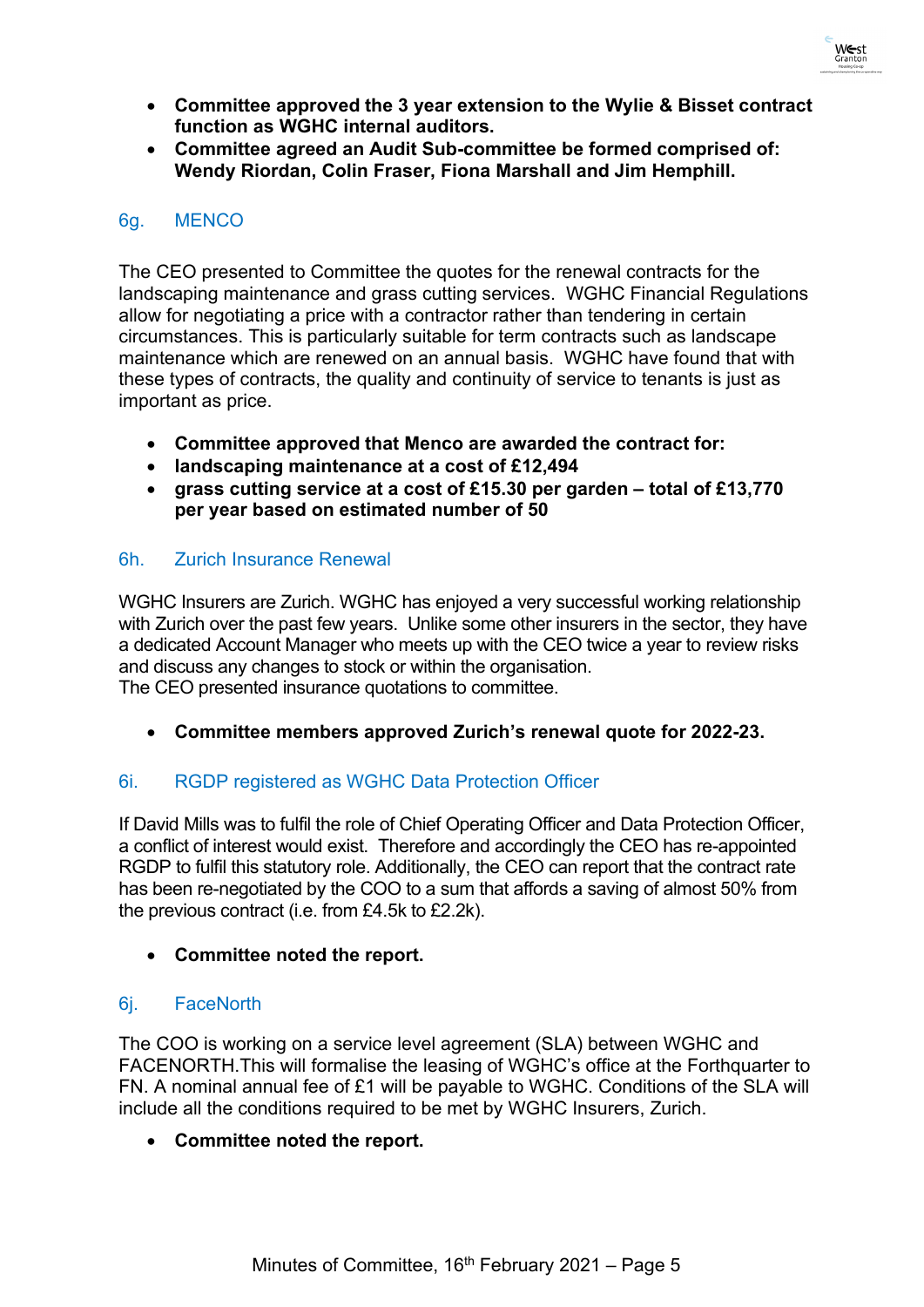## **There have been 7 new Memberships since the last Committee Report**

Membership No: 760, 20<sup>th</sup> December 2021

Membership No: 761, 20<sup>th</sup> December 2021

Membership No: 762, 20<sup>th</sup> December 2021

Membership No: 763, 24<sup>th</sup> January 2022

Membership No: 764, 18<sup>th</sup> January 2022

Membership No: 765, 7<sup>th</sup> February 2022

Membership No: 766, 7<sup>th</sup> February 2022

## **3 Memberships Ended**

Membership No: 751, 2<sup>nd</sup> January 2022

Membership No: 607, 23<sup>rd</sup> January 2022

Membership No: 629, 6<sup>th</sup> February 2022

• **Committee noted the report.**

# 6l. Quarterly Performance Report (Appendix 4)

The cumulative quarterly performance report was presented to committee with various members of committee voicing concerns over the reported drop in statistics in certain areas of our performance, i.e. resolution of ASB cases, overall tenant satisfaction and some issues regarding staff performance. Both the CEO and COO were shocked to hear some of the feedback and immediately planned an all staff meeting to relay committee feedback.

• **Committee noted the report.**

### **7. HEALTH & SAFETY**

The WGHC Health and Safety Committee had met and, aside from some minor operational elements, there were no health and safety incidents to report to committee.

• **Committee noted the report.**

# **7a. Future Agenda Items**

Committee members are invited to put forward requests for additional agenda items for future meetings and approve requests put forward.

• **Committee members were asked to suggest or approve other agenda items in readiness for the next committee meeting.**